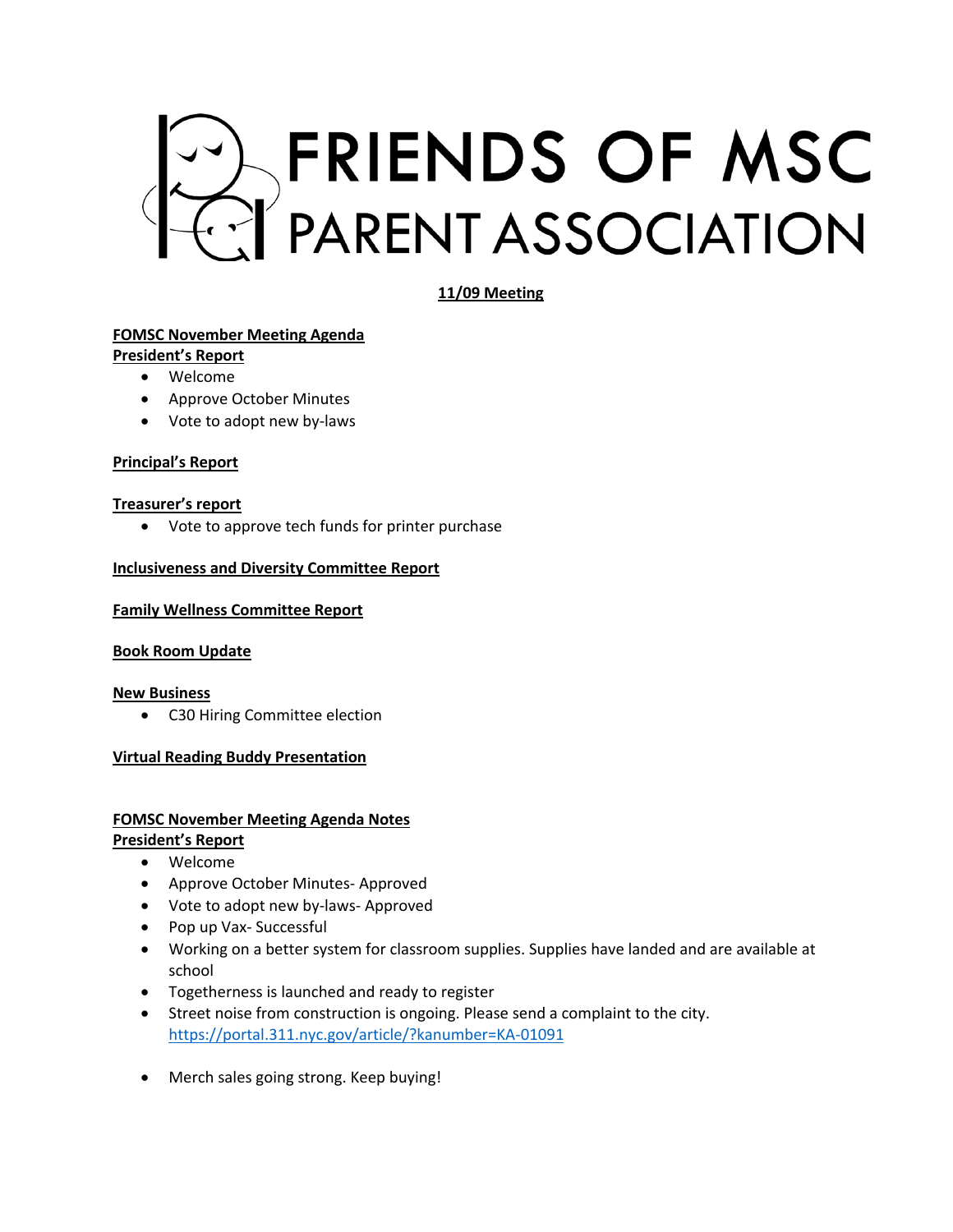## **Principal's Report**

- Vaxx Pop up was able to accommodate all who attended.
- Special education teacher and staff are trying to get the special education recovery services up and running. Goal is to start the week of December 6th. 10-week cycle afterschool programming. And are actively looking for more therapists to join the team.

# **Treasurer's report**

- Summary of budget and activity
- Spent funds on water, supplies, and tech support.
- Any ideas are welcome. Margo and Adams are eager to hear from you.
- Goal for family giving is 100% participation regardless of giving amt.
- MSC family own the budget!
- Community Building Fundraisers: Read-a-thon, Swag Sale, Family Giving etc.
- Pledge donations are counted in total Family Giving.
- Vaxx incentive \$100 per 1st jab at any city run site.
- Inviting students to draw the heart of MSC. Have students draw a picture of what it means to be the heart of MSC.

Vote to approve tech funds for printer purchase

• Approve \$4,000.00 to purchase 1 printer per floor

## **Inclusiveness and Diversity Committee Report**

- Meeting at 5:30pm on Thursday
- Budget will be voted on and discussed

### **Family Wellness Committee Report**

- Find ways to connect after the past 18 months
- Nov. 15th 6:30pm Meeting for the first time for an hour
- Give people the opportunity to speak about connecting in the school community
- Hoping for Wellness Wednesday with the support of parent volunteers

### **Book Room Update**

- We have 16 volunteers signed up to help organized book room
- Open book room by Thanksgiving
- Over 30 volunteer hours organizing, sorting, and cleaning. Over 1,000 books on the shelves.
- Call for more volunteers!!

### **New Business**

C30 Hiring Committee election

- Shy Washington added to the Hiring Committee
- Supplies issues are being addressed
	- o PA is working to go in and see what is needed
	- o Please let us know if you would like to help with the process
- Water fountains are on, and class water is delivered